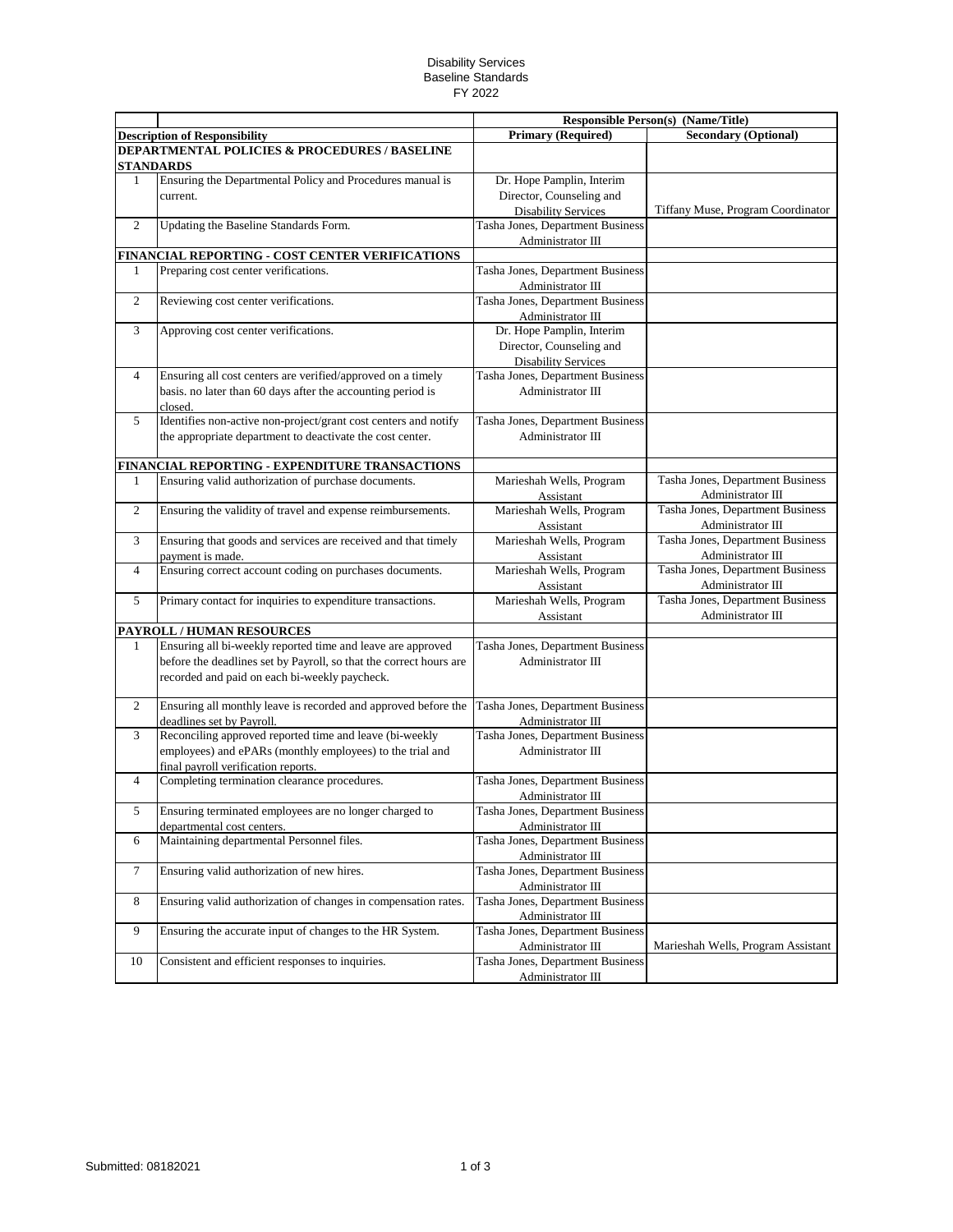## Disability Services Baseline Standards FY 2022

|                                                              |                                                                                                                             |                                                                                     | <b>Responsible Person(s) (Name/Title)</b>             |
|--------------------------------------------------------------|-----------------------------------------------------------------------------------------------------------------------------|-------------------------------------------------------------------------------------|-------------------------------------------------------|
| <b>Description of Responsibility</b><br><b>CASH HANDLING</b> |                                                                                                                             | <b>Primary (Required)</b>                                                           | <b>Secondary (Optional)</b>                           |
| 1                                                            | Collecting cash, checks, etc.                                                                                               | Marieshah Wells, Program<br>Assistant                                               |                                                       |
| $\overline{c}$                                               | Prepares Departmental Deposit Form.                                                                                         | Marieshah Wells, Program<br>Assistant                                               |                                                       |
| 3                                                            | Approves Departmental Deposit Form.                                                                                         | Dr. Hope Pamplin, Interim<br>Director, Counseling and<br><b>Disability Services</b> | Tasha Jones, Department Business<br>Administrator III |
| $\overline{4}$                                               | Transports deposit to the Cashiers Office.                                                                                  | Marieshah Wells, Program<br>Assistant                                               |                                                       |
| 5                                                            | Preparing Journal Entries.                                                                                                  | N/A                                                                                 |                                                       |
| 6                                                            | Verifying deposits posted correctly in the Finance System.                                                                  | Tasha Jones, Department Business<br>Administrator III                               |                                                       |
| $\overline{7}$                                               | Adequacy of physical safeguards of cash receipts and<br>equivalent.                                                         | Marieshah Wells, Program<br>Assistant                                               |                                                       |
| 8                                                            | Ensuring deposits are made timely.                                                                                          | Marieshah Wells, Program<br>Assistant                                               |                                                       |
| 9                                                            | Ensuring all employees who handle cash have completed Cash                                                                  | Dr. Hope Pamplin, Interim                                                           |                                                       |
|                                                              | Security Procedures or Cash Deposit and Security Procedures                                                                 | Director, Counseling and                                                            | Tasha Jones, Department Business                      |
|                                                              | training.                                                                                                                   | <b>Disability Services</b>                                                          | Administrator III                                     |
| 10                                                           | Updating Cash Handling Procedures as needed.                                                                                | N/A                                                                                 |                                                       |
| 11                                                           | Consistent and efficient responses to inquiries.                                                                            | Marieshah Wells, Program                                                            |                                                       |
|                                                              | PETTY CASH                                                                                                                  | Assistant                                                                           |                                                       |
| 1                                                            | Preparing petty cash disbursements.                                                                                         | N/A                                                                                 |                                                       |
| $\overline{c}$                                               | Ensuring petty cash disbursements are not for more than \$100.                                                              | N/A                                                                                 |                                                       |
| 3                                                            | Ensuring petty cash disbursements are made for only authorized<br>purposes.                                                 | N/A                                                                                 |                                                       |
| 4                                                            | Approving petty cash disbursements.                                                                                         | N/A                                                                                 |                                                       |
| 5                                                            | Replenishing the petty cash fund timely.                                                                                    | N/A                                                                                 |                                                       |
| 6                                                            | Ensuring the petty cash fund is balanced after each<br>disbursement.                                                        | N/A                                                                                 |                                                       |
|                                                              | <b>CONTRACT ADMINISTRATION</b>                                                                                              |                                                                                     |                                                       |
| $\mathbf{1}$                                                 | Ensuring departmental personnel comply with contract<br>administration policies/procedures.                                 | Tasha Jones, Department Business<br>Administrator III                               |                                                       |
|                                                              | PROPERTY MANAGEMENT                                                                                                         |                                                                                     |                                                       |
| 1                                                            | Performing the annual inventory.                                                                                            | Marieshah Wells, Program<br>Assistant                                               |                                                       |
| $\overline{c}$                                               | Ensuring the annual inventory was completed correctly.                                                                      | Marieshah Wells, Program<br>Assistant                                               |                                                       |
| 3                                                            | Tagging equipment.                                                                                                          | N/A                                                                                 |                                                       |
| 4                                                            | Approving requests for removal of equipment from campus.                                                                    | Dr. Hope Pamplin, Interim<br>Director, Counseling and                               |                                                       |
|                                                              | <b>DISCLOSURE FORMS</b>                                                                                                     | <b>Disability Services</b>                                                          |                                                       |
| 1                                                            | Ensuring all employees with purchasing influence complete the<br>annual Related Party disclosure statement online.          | Dr. Hope Pamplin, Interim<br>Director, Counseling and<br><b>Disability Services</b> | Tasha Jones, Department Business<br>Administrator III |
| $\overline{c}$                                               | Ensuring all full time, benefits eligible, exempt faculty and staff<br>complete the Consulting disclosure statement online. | Dr. Hope Pamplin, Interim<br>Director, Counseling and                               | Tasha Jones, Department Business                      |
| 3                                                            | Ensuring that all Principal and Co-Principal Investigators                                                                  | <b>Disability Services</b><br>Dr. Hope Pamplin, Interim                             | Administrator III                                     |
|                                                              | complete the annual Conflict of Interest disclosure statement for<br>the Office of Research and Sponsored Programs          | Director, Counseling and<br><b>Disability Services</b>                              | Tasha Jones, Department Business<br>Administrator III |
|                                                              | RESEARCH ADMINISTRATION                                                                                                     |                                                                                     |                                                       |
| 1                                                            | Verifies that all grant cost centers contain positive budgetary<br>balances.                                                | N/A                                                                                 |                                                       |
| $\overline{c}$                                               | Ensuring that research expenditures are covered by funds from<br>sponsors.                                                  | $\rm N/A$                                                                           |                                                       |
| 3                                                            | Notifies the appropriate department to deactivate expired grant<br>cost centers.                                            | N/A                                                                                 |                                                       |
| 4                                                            | Ensuring that all fund groups for each Dept ID have positive<br>fund equity at year-end.                                    | N/A                                                                                 |                                                       |